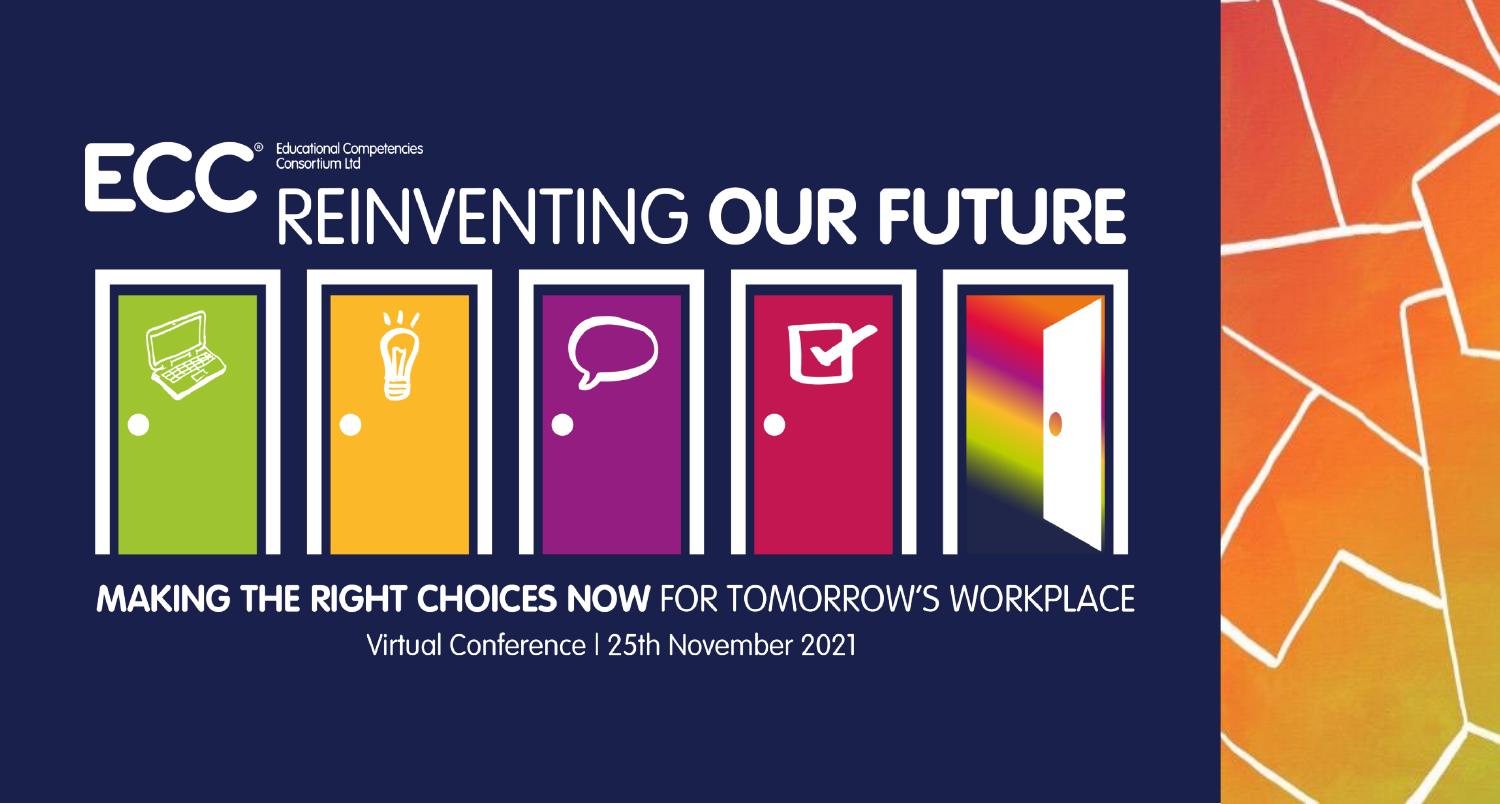

1 **Welcome to the [Welcome to the](#page-2-0)**  Conference **Conference** 



# **[Programme](#page-3-0)**

2



# **Sessions [Keynote](#page-5-0)**

4





7



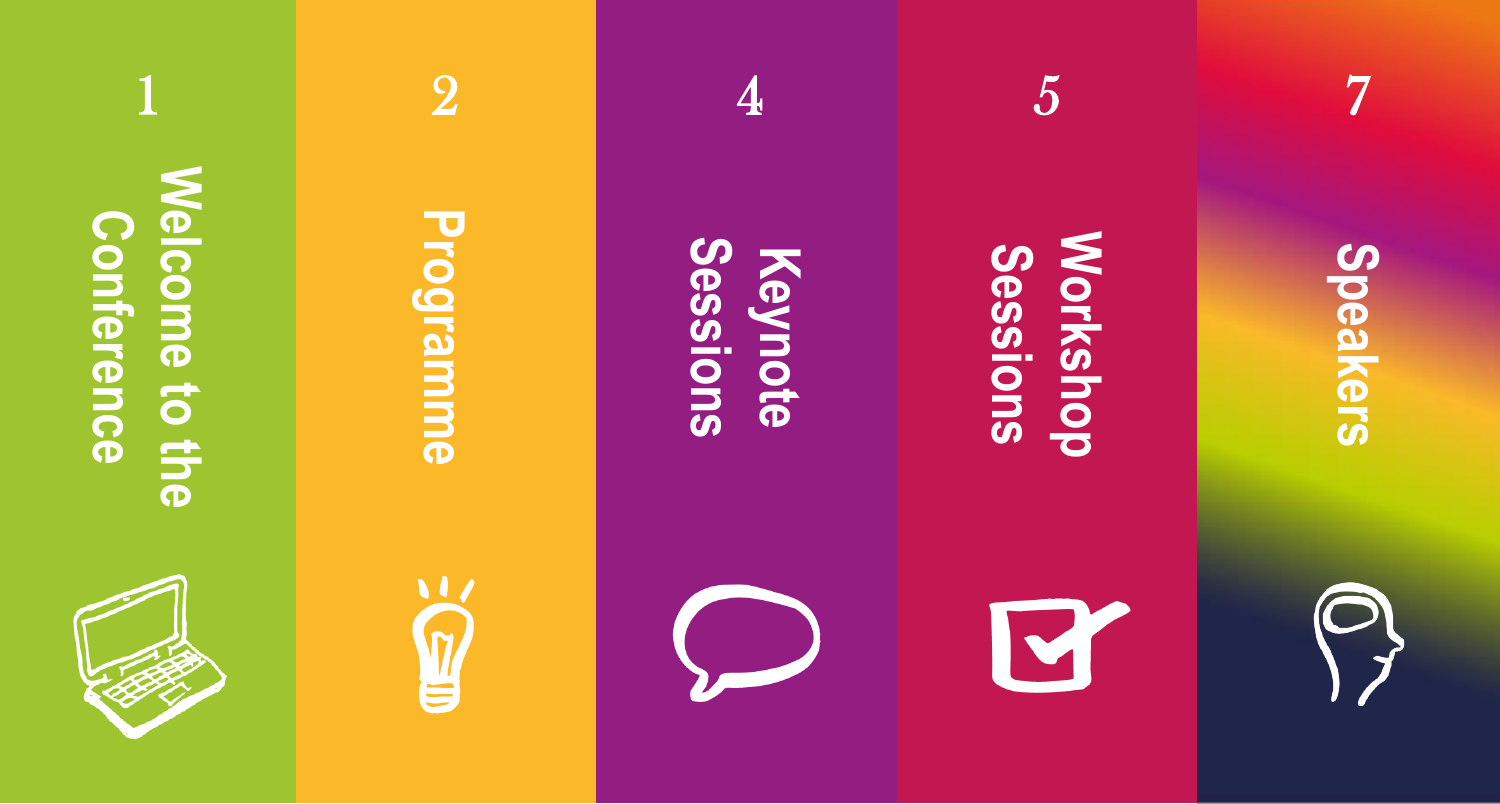# <span id="page-2-0"></span>Welcome to the Conference

Following the success of our first virtual Conference in 2020, we are very excited to welcome you to our second online Conference, which we hope will surpass the high standard we set last year. We have some truly fantastic speakers lined up for you, and we think it is going to be a great day.

This year we have a wellbeing area on the platform including on demand HIIT, Meditation and Yoga sessions, something to suit all fitness levels.

We will also be running a few competitions again this year. Back by popular demand we will once again be on the lookout for the best Tweet of the Day. There is a luxury hamper up for grabs, so be sure to get tweeting using the hashtag #ECCNOV21! We will also be offering a luxury hamper for our "Most Active User". You can gain user points on the platform throughout the day by attending sessions, liking content, connecting with other attendees, posting in the chat and most importantly joining the networking roulette during breaks. We will be displaying a leader board at various intervals showing the top 3 users, to appeal to the more competitive amongst you!

The AGM is scheduled to take place between 13:00 – 13:20, please try and plan time in your day to attend this – it's your AGM and we do hope to see you there. As part of the AGM, we will also be announcing the winner of the ECC Project of The Year Award, so this is not to be missed!

We look forward to seeing you on the platform!

Nicholas Johnston, Chief Executive, ECC

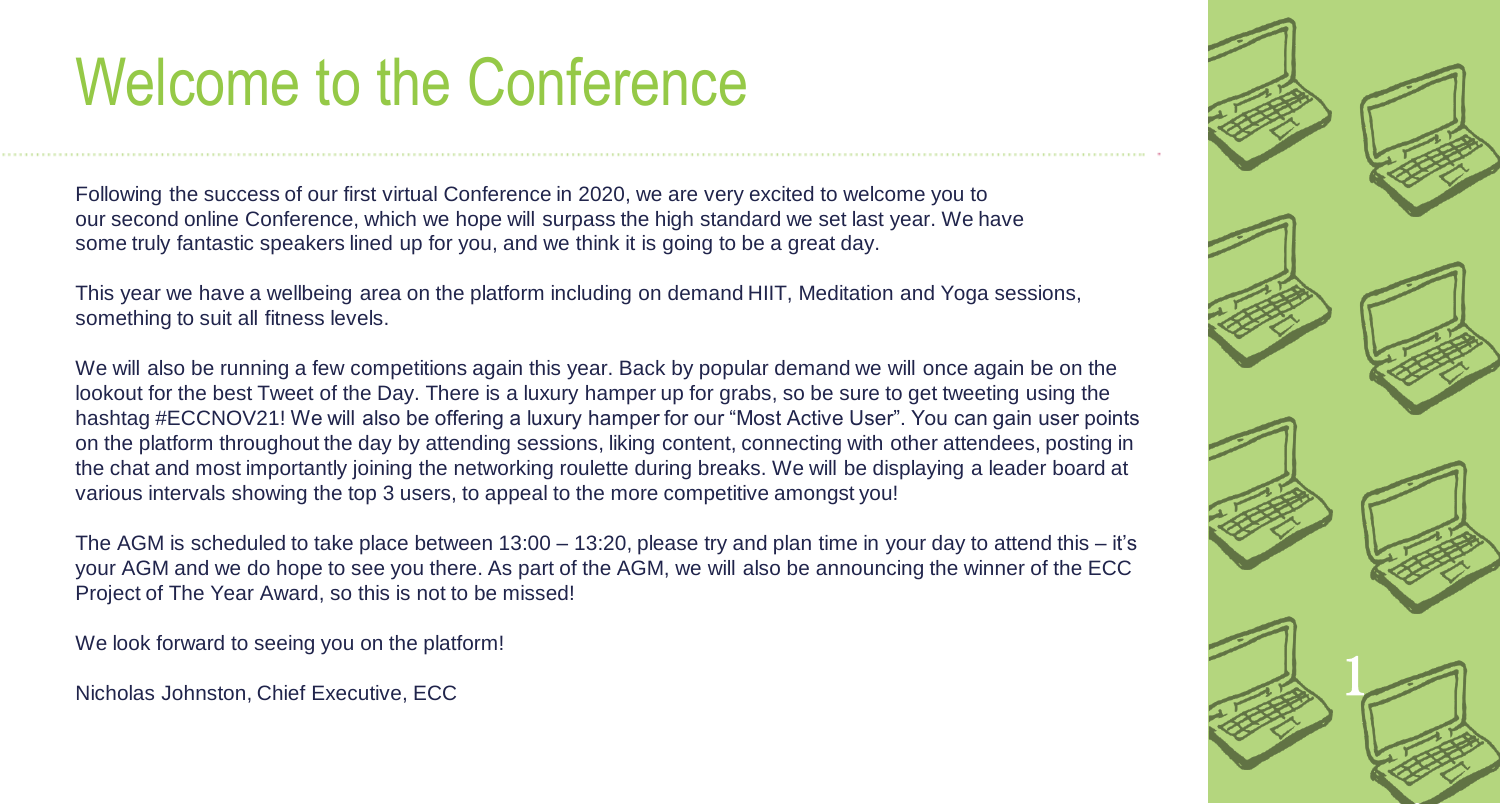## <span id="page-3-0"></span>Programme

### **09:30 - 10:00 Registration and Networking**

**10:00 - 10:05 Welcome to the Conference Nicholas Johnston**, Chief Executive, ECC

**10:05 - 10:45 Keynote Session 1 - Higher education in turbulent political times Nick Hillman**, Director of Policy and Advocacy, HEPI

**10:45 - 11:00 Break and Networking**

**11:00 - 11:40 change Keynote Session 2 - Inclusion without exception: individual wellbeing and positive organisational** 

**Stuart Branch,** MBA Chartered Fellow CIPD, Chief People & Technology Officer, Weetabix

**11:40 - 12:00 Break and Networking**

**Workshop 1A - Employment law considerations as part of the ESG agenda Sarah Ashcroft,** Employment Solicitor and Senior Manager, PwC

Workshop 2A - Doing racial inclusion differently: new approaches from job boards to boardrooms. **A case for change**

**12:00 - 12:40 Nathan Ghann,** Programmes Director, The Educate Group

> **Workshop 3A - Excellence in senior pay and reward Jo Hunt,** HR Consultant, ECC and **Trudy Stedman**, HR Consultant, ECC

**Workshop 4A - Mental health, resilience and wellbeing Annalie Howling,** Founder, Incasa Consulting Limited

**12:40 - 13:00 Lunch and Networking**

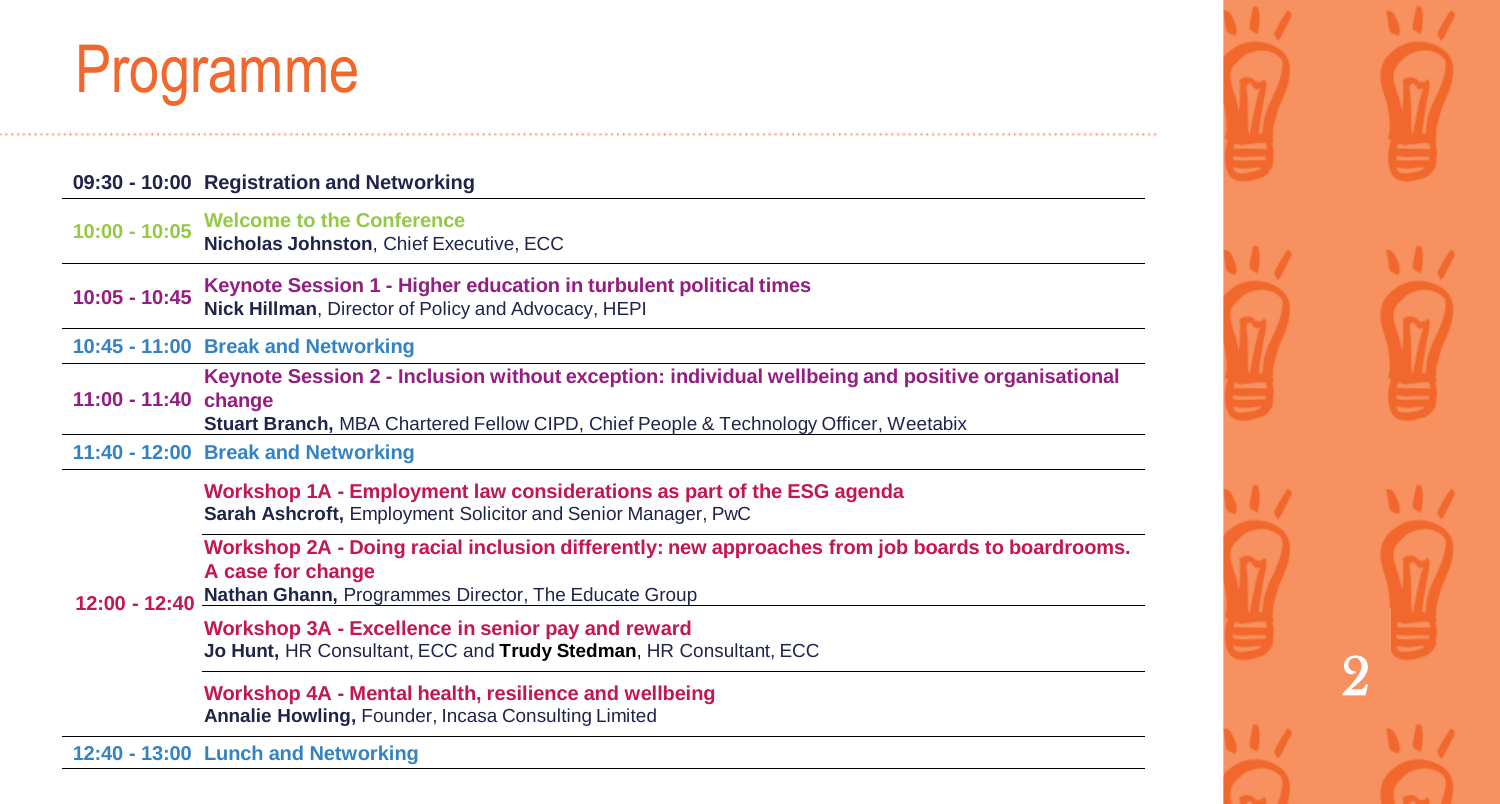# Programme

| 13:00 - 13:20            | <b>ECC AGM &amp; ECC Award Announcement</b><br>AGM led by Graham Curling, ECC Chair and Head of HR, Leeds Arts University<br>Awards announcement by Nicholas Johnston, Chief Executive, ECC and Hazel Robinson, Non-Executive<br>Member of the ECC Board |
|--------------------------|----------------------------------------------------------------------------------------------------------------------------------------------------------------------------------------------------------------------------------------------------------|
| $13:20 - 14:00$          | Keynote Session 3 - Giving your HR programmes a makeover<br>Debra Corey, Chief 'Pay it Forward' Officer, DebCo HR LTD                                                                                                                                    |
|                          | 14:00 - 14:15 Break and Networking                                                                                                                                                                                                                       |
|                          | Workshop 1B - Employment law considerations as part of the ESG agenda<br>Sarah Ashcroft, Employment Solicitor and Senior Manager, PwC                                                                                                                    |
|                          | Workshop 2B - Doing racial inclusion differently: new approaches from job boards to boardrooms.<br>A case for change<br>Nathan Ghann, Programmes Director, The Educate Group                                                                             |
|                          | 14:15 - 14:55 Workshop 3B - Excellence in senior pay and reward<br>Jo Hunt, HR Consultant, ECC and Trudy Stedman, HR Consultant, ECC                                                                                                                     |
|                          | Workshop 4B - Mental health, resilience and wellbeing<br>Annalie Howling, Founder, Incasa Consulting Limited                                                                                                                                             |
|                          | <b>Workshop 5B - Understanding Global Mobility like a Pro</b><br>Myrianthe Ewington, Head of Client Services, Expat Academy Limited                                                                                                                      |
|                          | 14:55 - 15:10 Break and Networking                                                                                                                                                                                                                       |
| $15:10 - 15:20$          | <b>Conference Close</b><br>Nicholas Johnston, Chief Executive, ECC and Graham Curling, ECC Chair and Head of HR, Leeds Arts<br>University                                                                                                                |
| 15:20 - 16:20 Networking |                                                                                                                                                                                                                                                          |

33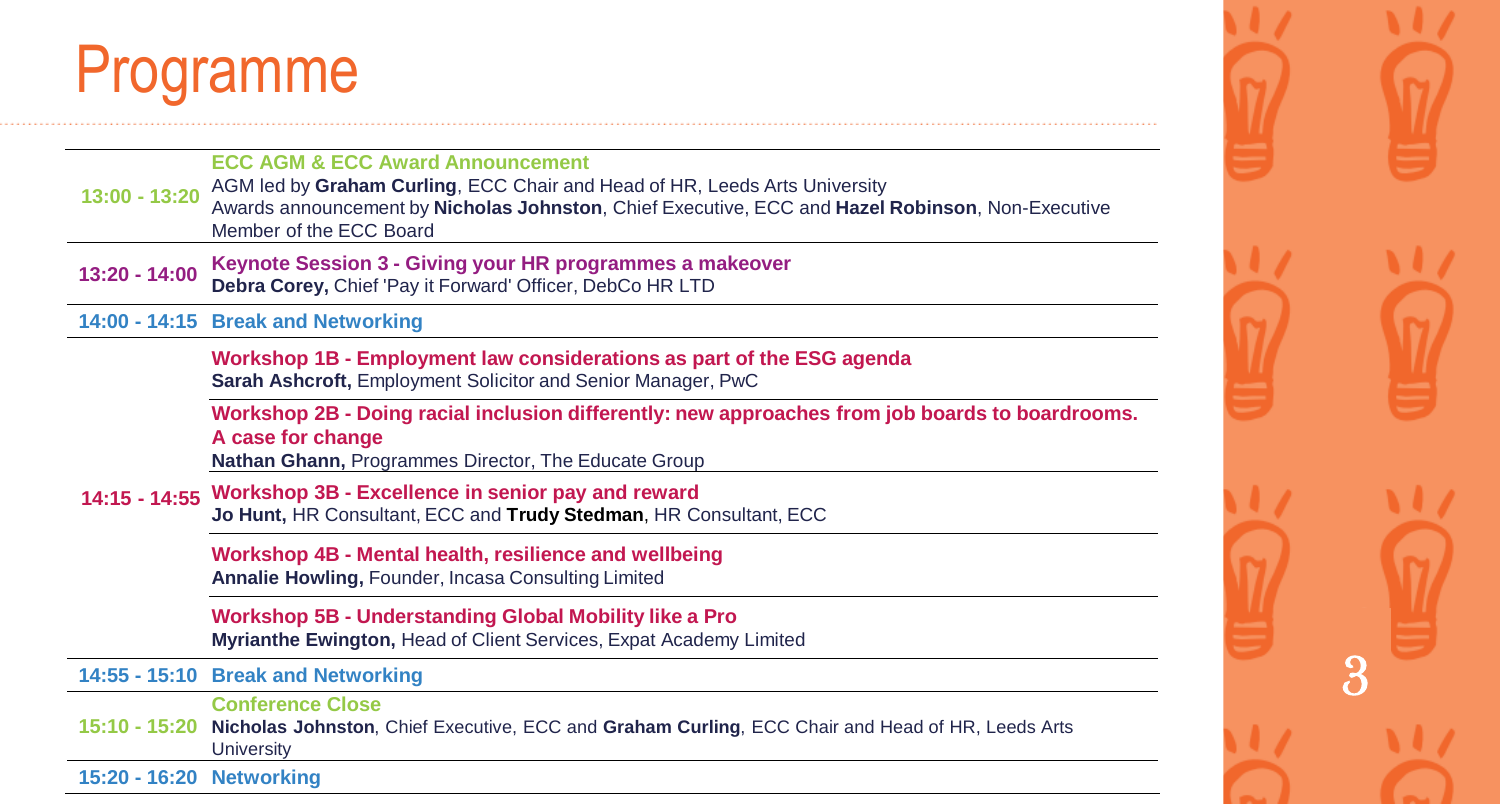# <span id="page-5-0"></span>Keynote Sessions

### **Keynote Session 1 - Higher education in turbulent political times**

*Nick Hillman, Director of Policy and Advocacy, HEPI* Thursday 25th October, 10:05-10:45

What does post-18 education policy look like in a post-Brexit, post-Covid-19 world of 'levelling up', hybrid working and funding challenges? Nick will share his insights into future policy directions in HE.

### **Keynote Session 2 - Inclusion without exception: individual wellbeing and positive organisational change**

*Stuart Branch, MBA Chartered Fellow CIPD, Chief People & Technology Officer, Weetabix* Thursday 25th October, 11:00-11:40

Stuart will chart the journey of Weetabix from Private (family) to Private Equity (PE), through Chinese - State Owned Enterprise and now US Corporate Ownership; how these ownership structures have influenced the People, Culture, Inclusion, Diversity & Wellbeing agenda. Stuart will highlight where, in some areas, the ownership structures really make a difference and where in other areas such as ESG & purpose the ownership structure really has not really influenced the organisation's path.

### **Keynote Session 3 - Giving your HR programmes a makeover**

*Debra Corey, Chief 'Pay it Forward' Officer, DebCo HR LTD* Thursday 25th October, 13:20-14:00

In this session, Debra will talk about the importance of giving your HR programmes a makeover, changing them to meet the changing needs and expectations of your people. She'll share practical tips and stories of what companies are doing in a variety of areas, giving you what you need so that you can get out your scissors and razors to give your programmes the makeover they need to support your people and your business.

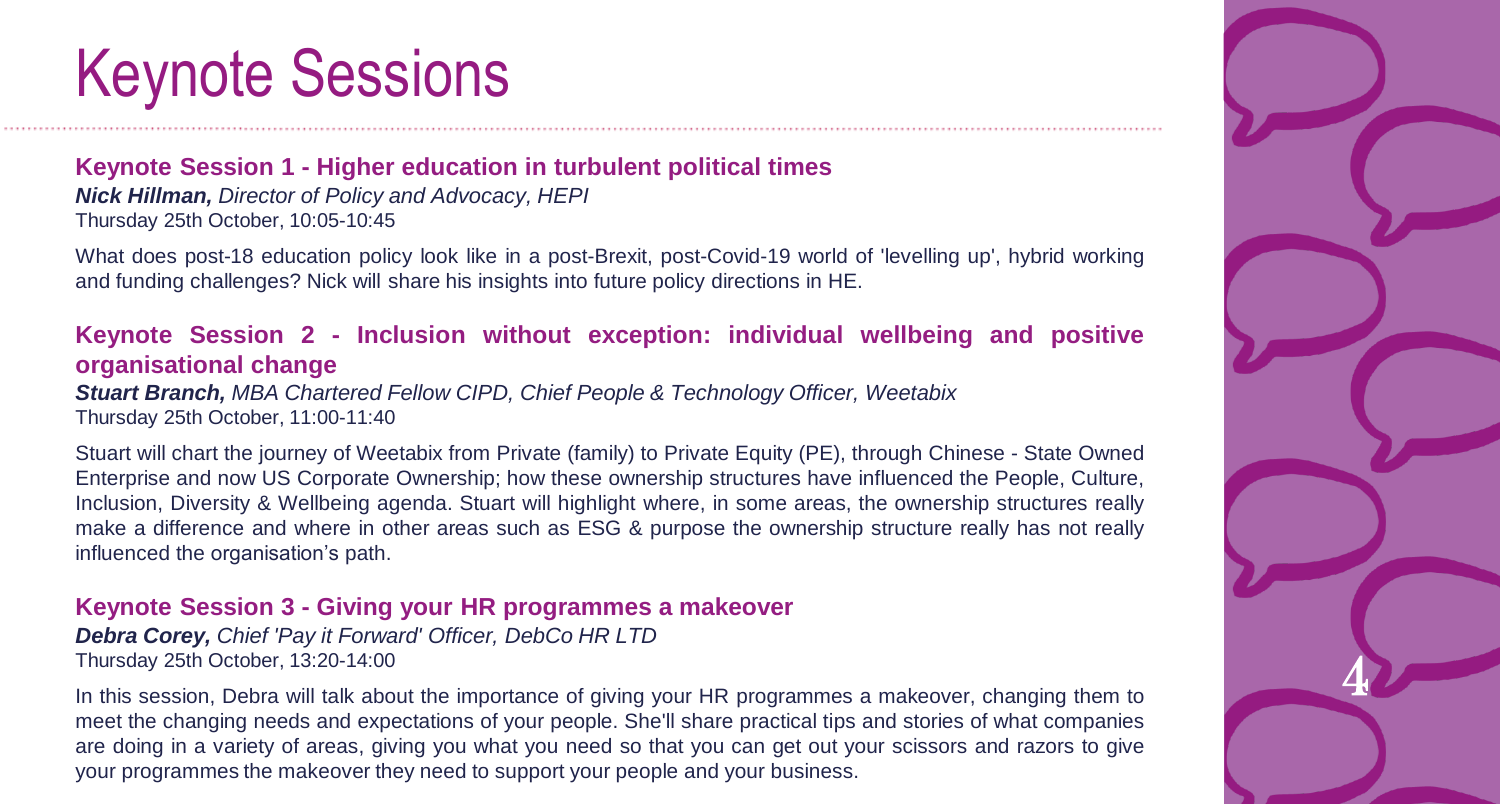# <span id="page-6-0"></span>Workshop Sessions

Thursday 25th October, 12:00-12:40 & 14:15-14:55

**Workshop 1A & 1B - Employment law considerations as part of the ESG agenda** *Sarah Ashcroft, Employment Solicitor and Senior Manager, PwC*

Reviewing the key "social" and "governance" considerations for employers, including:

- Hybrid working
- Diversity and inclusion
- Pay governance

**Workshop 2A & 2B - Doing racial inclusion differently: new approaches from job boards to boardrooms. A case for change**

*Nathan Ghann, Programmes Director, The Educate Group*

Doing racial inclusion differently - from job boards to the boardroom, Nathan will share new perspectives in designing meaningful employee racial inclusion initiatives for Higher Education.

This session will identify the specific barriers and challenges being faced by the least represented ethnic groups in the sector, and how universities are responding to redress issues that have become commonplace.

Case studies and examples from a range of sectors will be explored to better understand the benefits and limitations in differing racial inclusion approaches. Participants will leave with practical and innovative ways to address recruitment, reward, and progression of diverse talent for both academic and professional staff members.

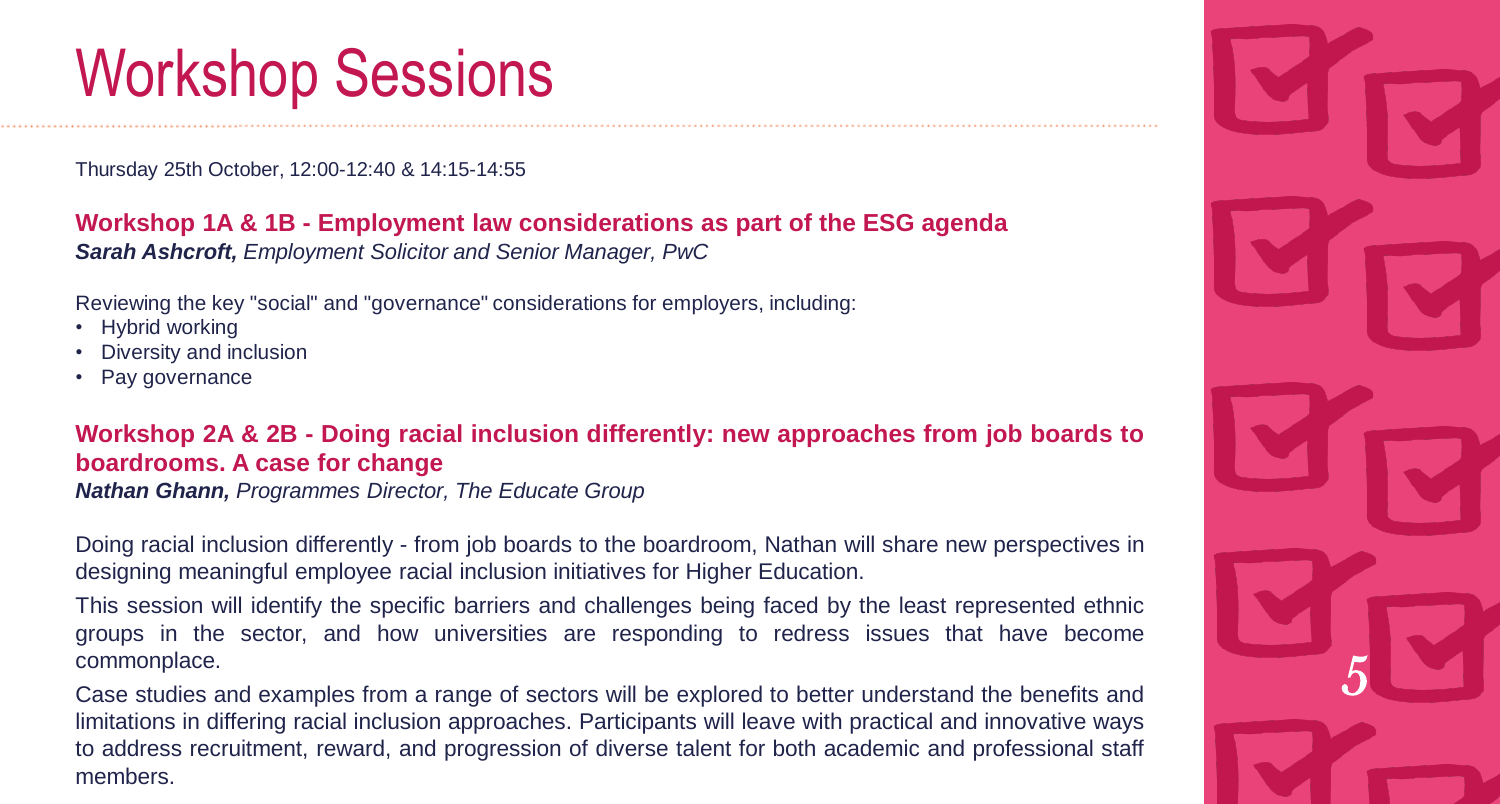# Workshop Sessions

Thursday 25th October, 12:00-12:40 & 14:15-14:55

**Workshop 3A & 3B - Excellence in senior pay and reward** *Jo Hunt,* HR Consultant, ECC *and Trudy Stedman,* HR Consultant, ECC

Learn how ECC has been supporting members to tackle pay, reward and performance for senior roles, with a sneak preview of how your ECC Online database could help.

### **Workshop 4A & 4B - Mental health, resilience and wellbeing**

*Annalie Howling,* Founder, Incasa Consulting Limited

Performance coach, Annalie Howling, will help you to reflect on our journey and emotions of the last 18 months with a series of important questions. Focusing on the marginal gains that we can take to help find positivity and purpose whilst building resiliency during these challenging times. Exploring how self-care truly is not selfish & how obligation is out and appreciation is in!

### **Workshop 5B - Understanding Global Mobility like a Pro** *Myrianthe Ewington, Head of Client Services, Expat Academy Limited*

When starting out delving into the world of Global Mobility and international assignments it can sometimes feel like you're drowning in paperwork and seems impossible to know where to start. Join Myrianthe in this session as she looks at the Global Mobility process and how to get started in ensuring you provide the policy and process that fits your organisation.

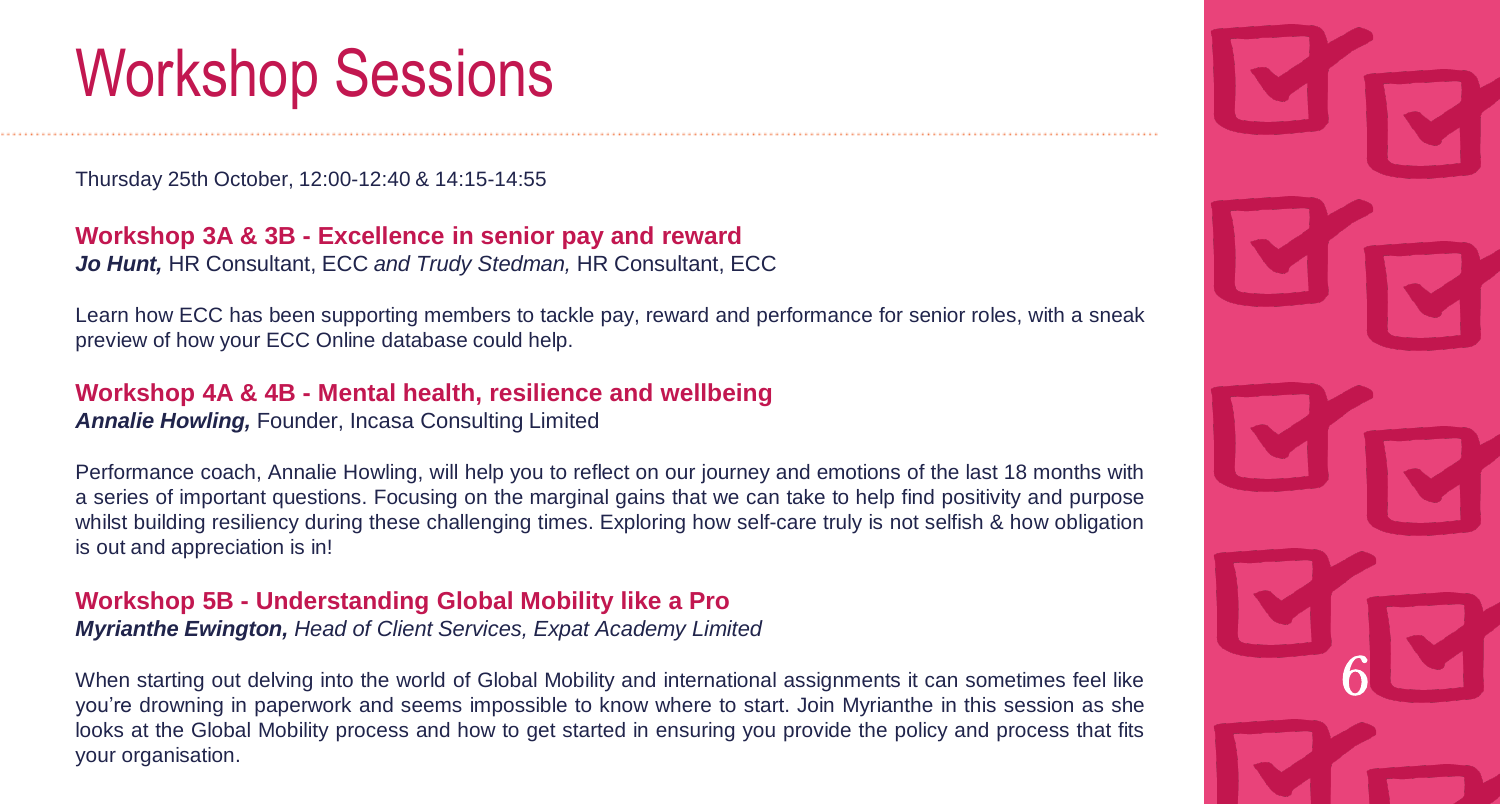<span id="page-8-0"></span>

### *Sarah Ashcroft, Employment Solicitor and Senior Manager, PwC*

Sarah is a Senior Manager and solicitor in PwC's Legal Employment practice. Described as providing "user-friendly advice" and "invaluable insight", Sarah delivers focussed and commercial support on contentious and non-contentious matters.

Sarah has extensive experience advising private and public sector clients on a wide range of HR and employment law issues, both at a domestic and international level. These include workforce structuring considerations as part of acquisitions, restructurings and reorganisations, as well as day-to-day employment matters such as recruitment, contracts, policies and processes, investigations, terminations and tribunal claims.

Sarah has a particular focus on equal and gender pay and regularly advises on pay governance and gender diversity in the workplace. Clients describe Sarah as being "an extremely safe pair of hands" and working "with a real sense of purpose".



### *Stuart Branch, MBA Chartered Fellow CIPD, Chief People & Technology Officer, Weetabix*

Stuart has over 15 years' executive level experience in business. His career has taken in a diverse range of sectors – from hospitality and retail, to financial services to manufacturing – where he has driven business change at an extensive scale. His customer-centric, commercially-focused approach is perfectly suited to the fast-paced world of FMCG. Now responsible for the organisation and effectiveness of people, systems, technology, culture & performance of The Weetabix Food Company creating and executing the Weetabix People, Information & Technology Agenda. His work particularly focuses on organisation design, talent & capability, employee engagement, business systems & processes, data & insight, as well as leadership development, performance and reward. He describes his role as continuing to make Weetabix a great place to do great work. He believes that both HR & IT add value through serving customers and business partnering to build individual and organisational capability – he is passionate about the fact 'the manager makes the difference'.

Stuart joined Weetabix in the autumn of 2012, leaving Masco Corporation after 4 years serving as both the European HR and Customer Services Director.

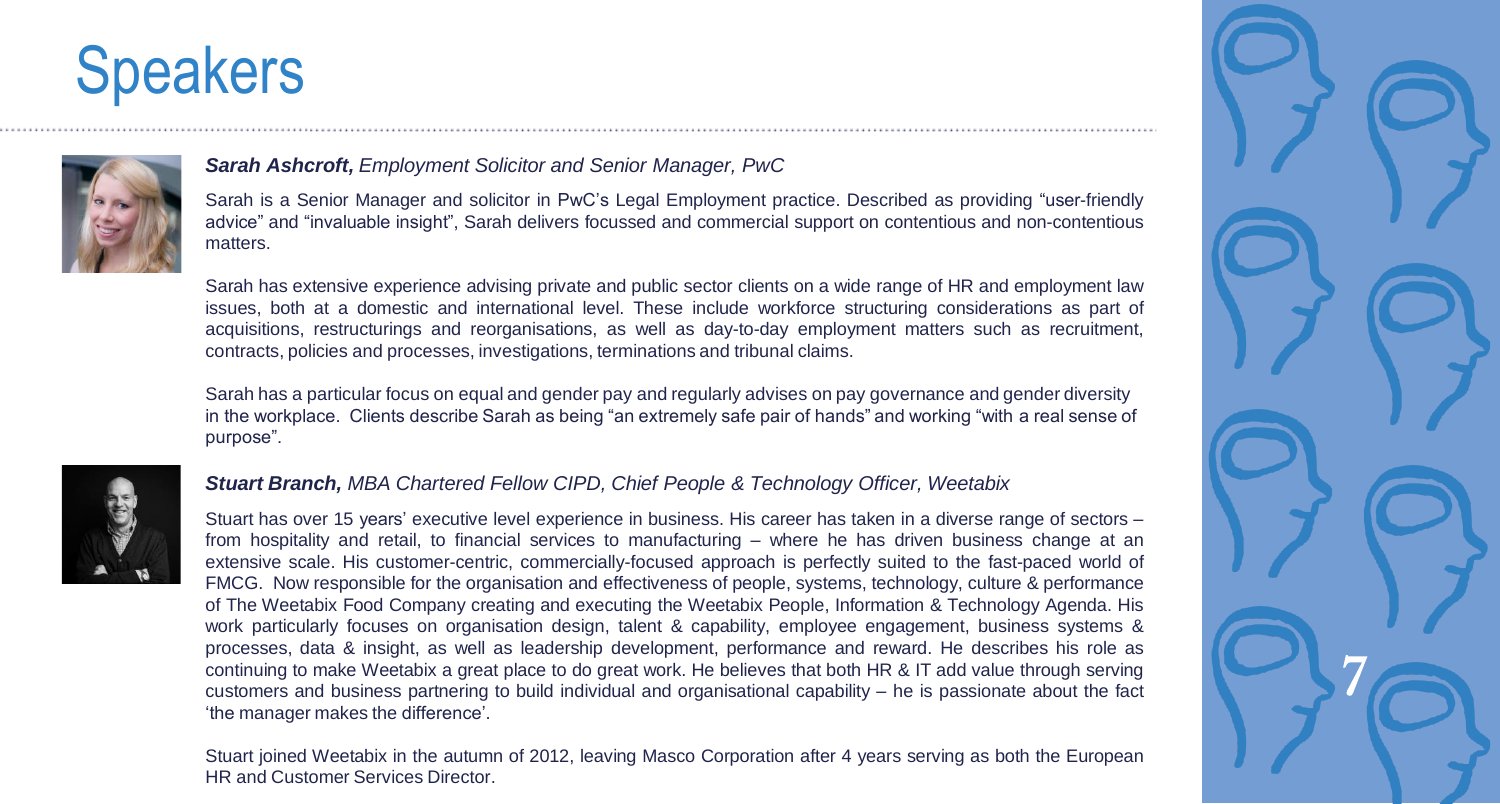

### *Debra Corey, Chief 'Pay it Forward' Officer, DebCo HR LTD*

Debra Corey is a highly experienced and award-winning HR leader, consultant, world-class speaker, and three-time bestselling author. She has been named one of HR's most influential, one of the top 101 global employee engagement influencers and one of the Top Reward Industry Luminaries.

Over the last 20+ years she's worked for a variety of global companies where she's developed and delivered HR strategies in a rebellious way, pushing the boundaries and challenging the status quo to truly drive employee engagement. She continues on this mission as Chief Pay it Forward Officer at DebCo HR.



### *Myrianthe Ewington, Head of Client Services, Expat Academy Limited*

Myrianthe has over 15 years' experience in the Global Mobility industry, both in house and as an outsource provider across a variety of industries from Banking through to Oil & Gas. Myrianthe currently uses her extensive Global Mobility knowledge and experience to bring together topical, interesting and relevant industry insights and content at the training sessions, Bite Size briefings, Huddles, Super Huddles and Conferences across the globe.

86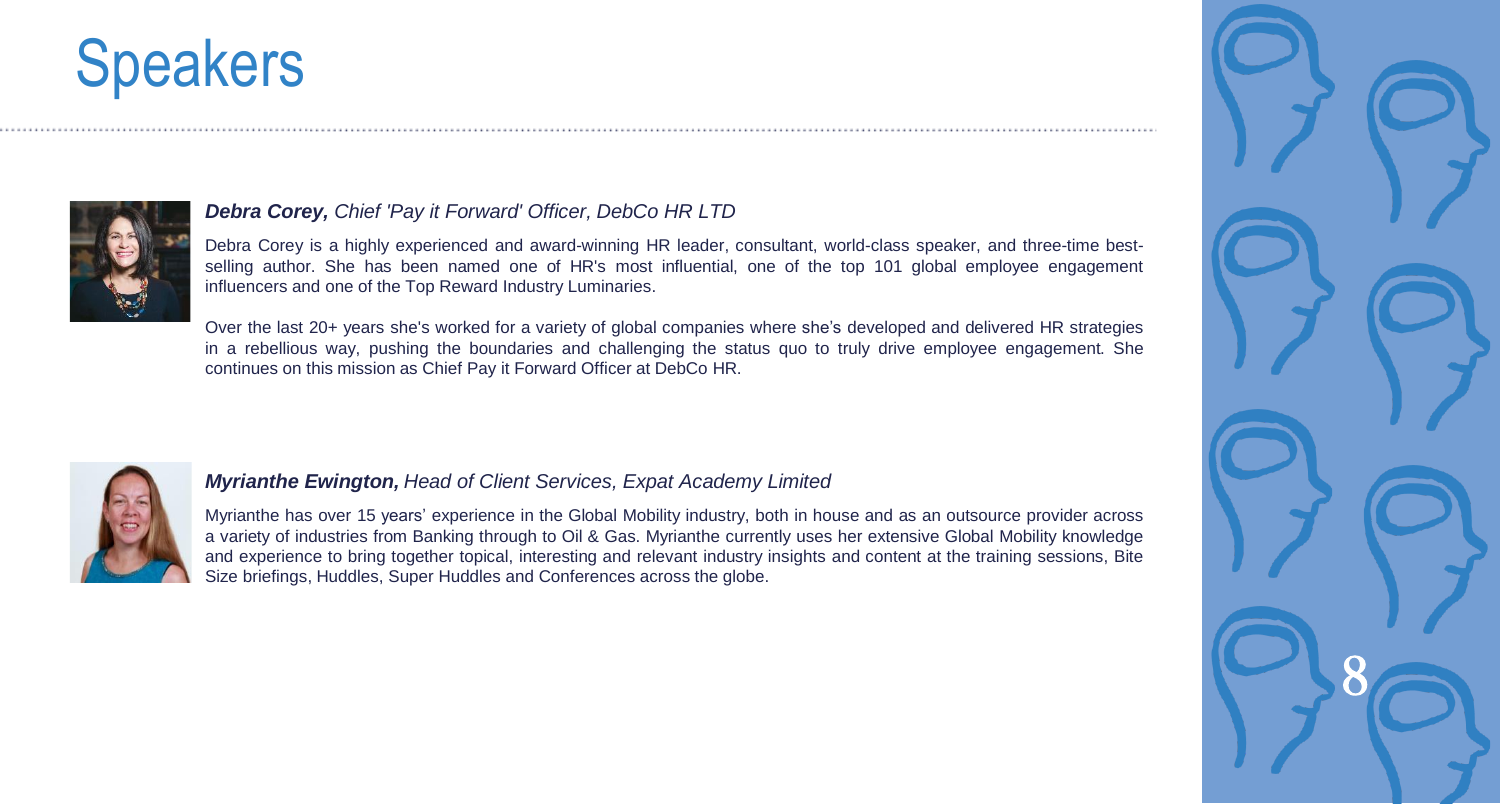

### *Nathan Ghann, Programmes Director, The Educate Group*

Nathan Ghann is Programmes Director of The Educate Group, a social enterprise focused on increasing inclusion and improving outcomes for the least represented groups in Higher Education. Nathan has over 10 years of experience working within the sector and is currently an Associate Consultant of Equality, Diversity, and Inclusion with Advance HE. Previously he held the position of Student Success Lead at the University of Hertfordshire and was the founding Chair of the UH BAME Staff network. In his capacity as Chair, he contributed to the Race Equality Charter mark selfassessment team and worked with a range of colleagues to implement strategic change across the University. Recently, he published a chapter entitled 'Turning big data into informed action' in the title 'Doing Equity and Diversity for Success in Higher Education.'



### *Nick Hillman, Director of Policy and Advocacy, HEPI*

Nick Hillman has been the Director of HEPI since 2014. He worked for the Rt Hon David Willetts MP (now Lord Willetts), the Minister for Universities and Science, from 2007 until the end of 2013, as Chief of Staff and then Special Adviser in the Department for Business, Innovation and Skills. Previously, he was a History Teacher and worked at the Association of British Insurers. At the 2010 general election, he was the runner-up in Cambridge.

He has written for a range of think tanks and journals. His journal articles include pieces on the Coalition's higher education reforms for the Oxford Review of Education (2016), on access to schools and selective universities for Higher Education Review (2014) and on the fifty-year history of student loans for Contemporary British History (2013). He also wrote the authoritative account of being a special adviser for the Institute of Government (2014).

His recent research for HEPI includes a history of the Universities Superannuation Scheme (USS), a piece on the likely impact of Brexit on student demand and university governance in a new age of regulation.

### Websites: [HEPI website](https://www.hepi.ac.uk/)

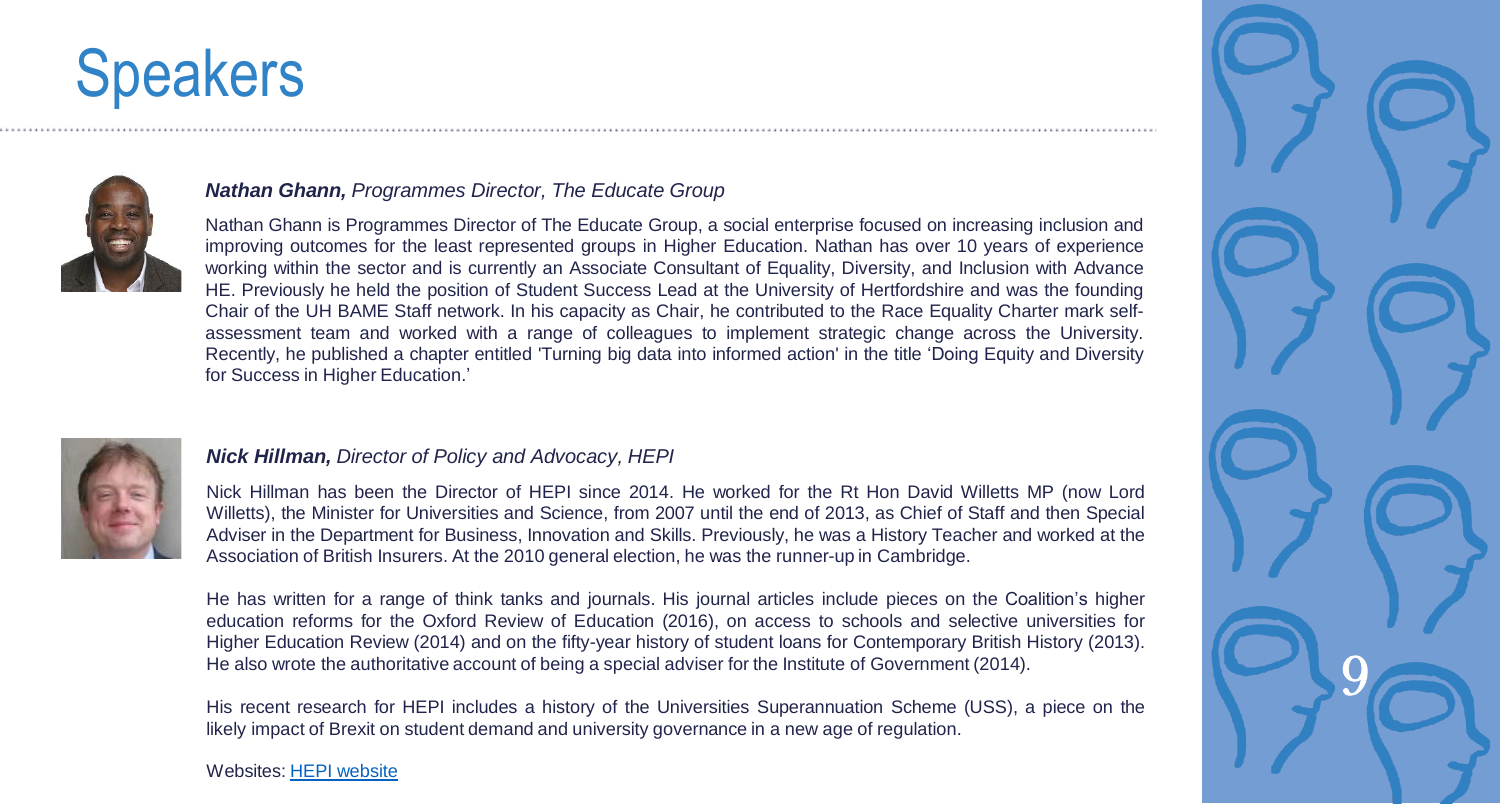

### *Annalie Howling,* Founder, Incasa Consulting Limited

Annalie Howling is a highly qualified performance coach with over 20 years' experience working with leaders in business, elite sportspersons (European tour, DTM, England Rugby) and members of the Armed Forces including ex-UK Special Forces. She specialises in transitional support and, through her unique approach, is able to ensure her clients overcome any self-imposed limitations to achieve their goals and move forward with confidence and a more fulfilling life.

Annalie is a sought-after speaker and experienced facilitator, author, commentator and podcast guest. Having spoken at multiple global conferences during her career. Annalie has a role as contributor to the next 'Line of Duty' DI Ray currently in production and due for release in 2022.



### *Jo Hunt, HR Consultant, ECC*

Jo has 15 years' HR experience gained through working in the Higher Education sector. She is a Chartered Member of the CIPD.

Prior to joining ECC Jo worked for several different member universities as an HR Business Partner working closely with managers to support them to achieve their strategic objectives and manage a range of people related issues. She draws on considerable experience across the HR remit including organisational restructuring and role design, employee relations, pay and reward, HR policy development and staff recruitment and selection.

Whilst working for member universities Jo led the development and revision of local role evaluation procedures and has, for several years, been an active member of role evaluation and review panels

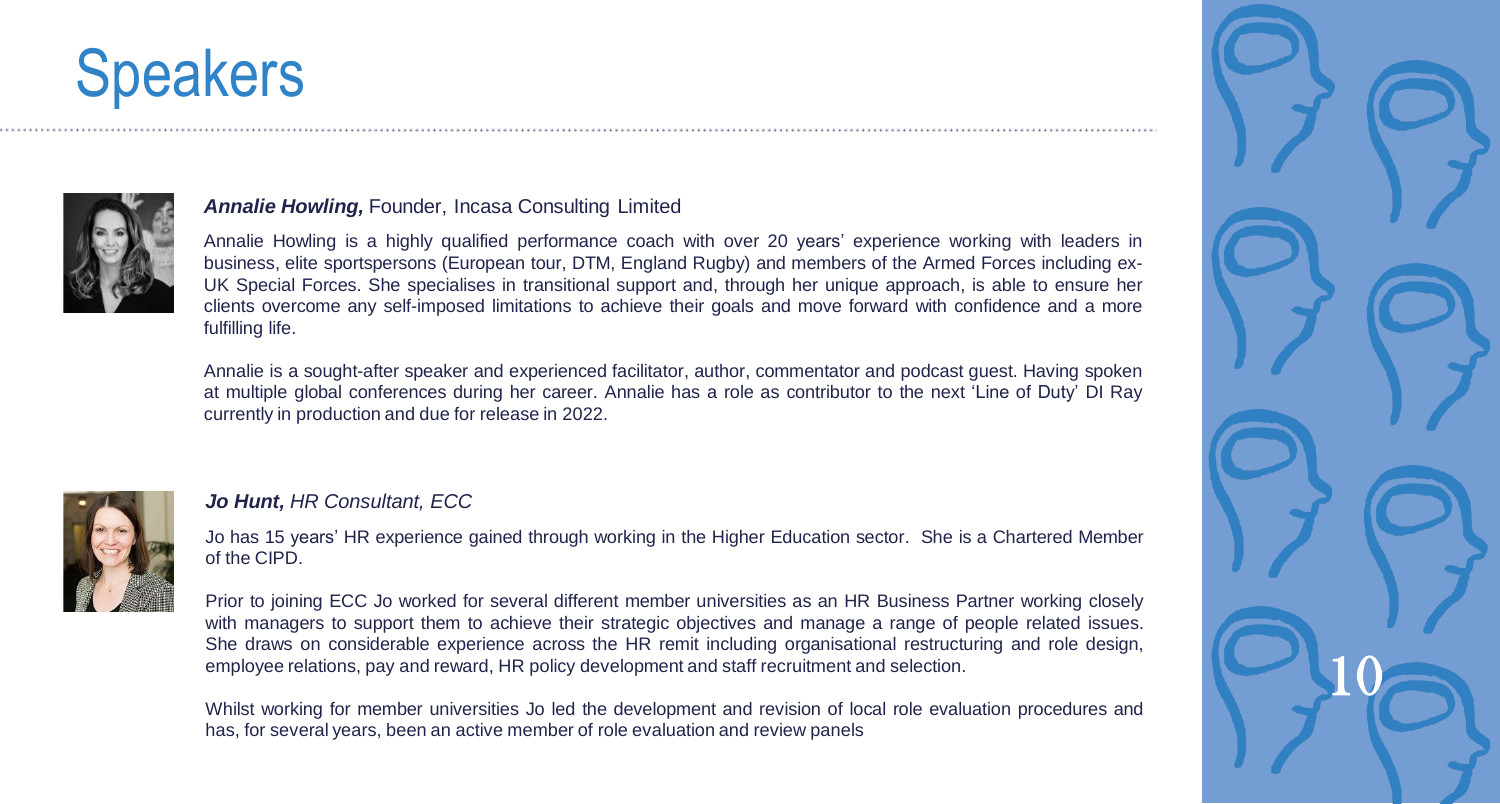

### *Nicholas Johnston, Chief Executive, ECC*

Nicholas is experienced in developing and delivering practical and successful strategies and business plans in the public, private and voluntary sectors. In his nine years as ECC's Chief Executive he has focused on growing membership, consultancy and training, and adding value for members across HE and FE.

Before joining ECC he spent a number of years as Head of Strategy and Performance at a large disability charity and has also worked in economic development and marketing. Nicholas is a Non-Executive Director of an NHS Scotland health board.



### *Trudy Stedman, HR Consultant, ECC*

Trudy brings more than 20 years HR experience from a range of roles in both Higher Education and the private sector. She holds a CIPD accredited post graduate diploma in Human Resource Management.

In the 10 years before joining ECC Trudy worked at a Welsh University, the last 7 years spent as Associate Director of HR with specific responsibility for Organisation Design & Development. This also included managing equality and diversity and staff development.

Trudy has used HERA since 2003 so brings first-hand experience of implementing the National Framework Agreement and in using and tailoring HERA to support the full employment lifecycle. This includes developing generic profiles for recruitment and career development, introducing competencies, and designing and implementing a senior staff evaluation framework.

Since joining ECC Trudy has worked with a number of members on projects such as restructuring (both at department level and wider), Equal Pay Audits, use of generic profiles, Professorial Zoning, Senior Pay and Reward and HERA process reviews. She also led the project to develop and implement the ECC Online Software and remains our software 'lead'.

Outside of ECC ,Trudy is a member of her local town council, Secretary of a community woodland group and in her spare time loves cooking and spending time with her horse(s).